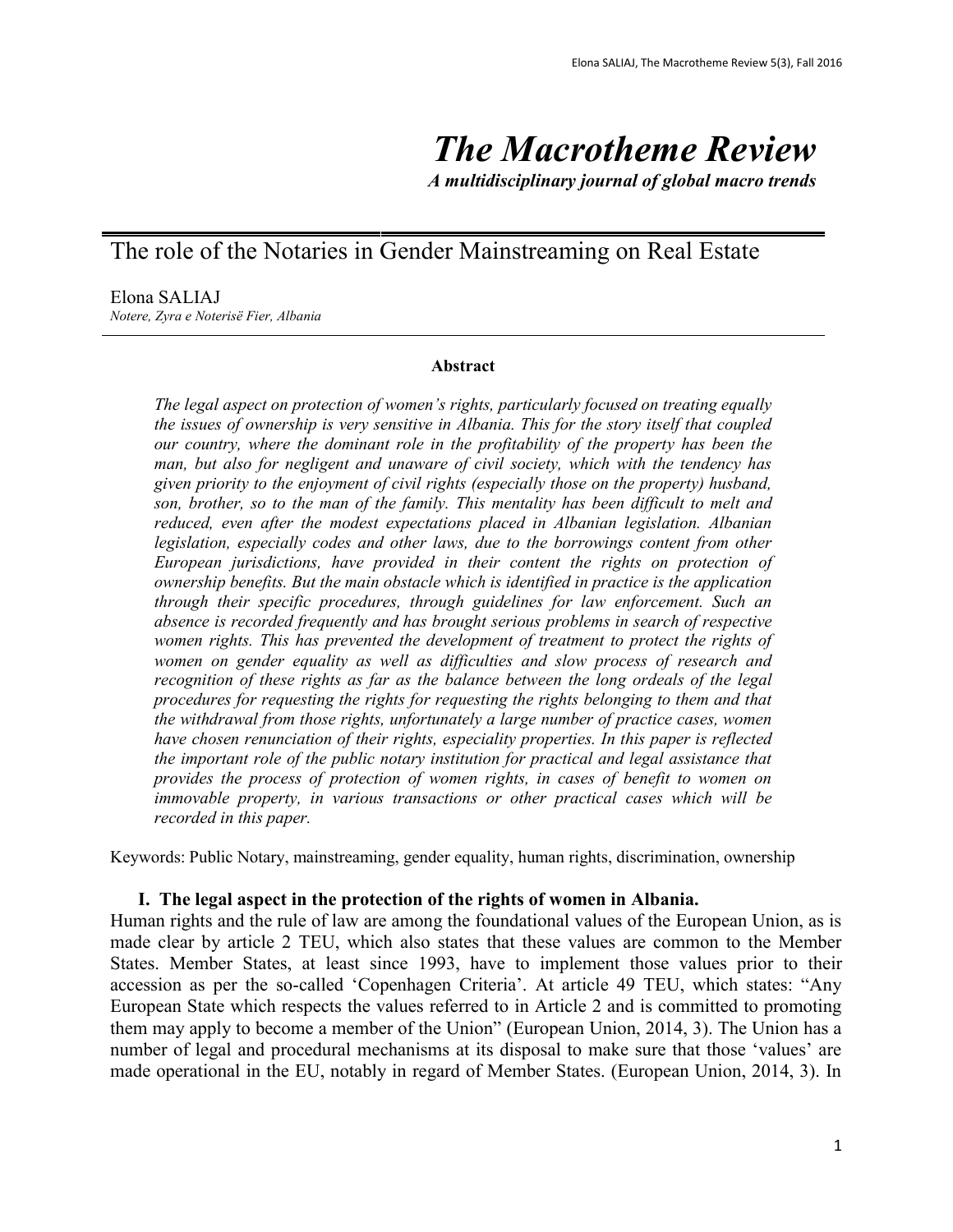recent years Albania has improved the status of women and promoted gender equality. (UNDP Albania, 2012-2016)

In this regard, are undertaken a series of legal reforms to protect women's rights, gender mainstreaming, where special importance is paid to protection from discrimination, and their right to be part of material benefit, which especially in Albania is lack of practice. Overall, Albania has an adequate legal framework to protect and promote gender equality and women's rights. The country has ratified most of the international and European human rights instruments, including the Convention on the Elimination of all forms of discrimination against Women (CEDAW) in 1994. In 2008, Albania submitted its third periodic report to CEDAW, which is to be reviewed at CEDAW's 46th session in July 2010. Albania underwent in December 2009 its first Universal Periodic Review during the 6th session of the UN Human Rights Council – UPR Working Group. A significant number of the recommendations formulated during the interactive dialogue, endorsed by Albania, covered issues related to gender equality, and called for further efforts to fight against domestic violence. (EU Heads of Mission to Albania, 2010, 1, 2).

Regarding national legislation, Albania has made maximal efforts to approximate national legislation with the European one, concerning the protection of gender aspect in Albania. Reforms undertaken in this field are numerous, but some of them, the most important are: The Domestic Violence Law was approved by the Albanian Parliament in December 2006. In July 2008, the Parliament passed the Gender Equality Law.

More recently, the Parliament approved in February 2010 the Law on protection from discrimination, which regulates the implementation and respect of the principle of equality in connection with a non exhaustive list of grounds, including gender. (EU Heads of Mission to Albania, 2010, 2). In addition, the country still needs to strengthen its legislative and institutional framework pertaining to gender equality and non-discrimination, improve monitoring and accountability of public offices towards women as well as ensure gender mainstreaming in public policies. (UNDP Albania, 2012-2016).

## **II. Specific role of the notary in the protection of rights in terms of gender.**

All citizens may be submitted to the notary office to request notarial services related to their real estate. Albanian citizens are addressed to the notaries offices for legal transactions and acts related to: premarital contract, the changes in the regime of marital property, transfers of property, division of property, creation and transformation of commercial companies in order to circulate the capital and goods, actions related to ensuring the welfare of marriage and the family, acts which related to the transmission of assets from one generation to another surviving through inheritance, and so on. (Mandro & Saliaj & Anastasi, 26).

But about 90% of cases in practice in the notary offices are presented the mens of the family (father, the husband or the son of the family) for the benefit of their property. In this way, the law has favored more beneficiary ownership, neglecting women, which to assert its legitimate right in case of a mate or family conflict for the benefit of the property must be presented in court to prove its joint ownership over property. But even after the exhaustion of judicial instances, in many cases, they have benefited women in search of their rights, because men generally have dominated. In the exercise of the profession of notary public, identified in practice many social problems which are related particularly with female customers. A large part of these problems have become part of the discussions and debates around the table various professionals in Albania (notary, lawyers, employee of the Registry of real estate, etc.), associations and local and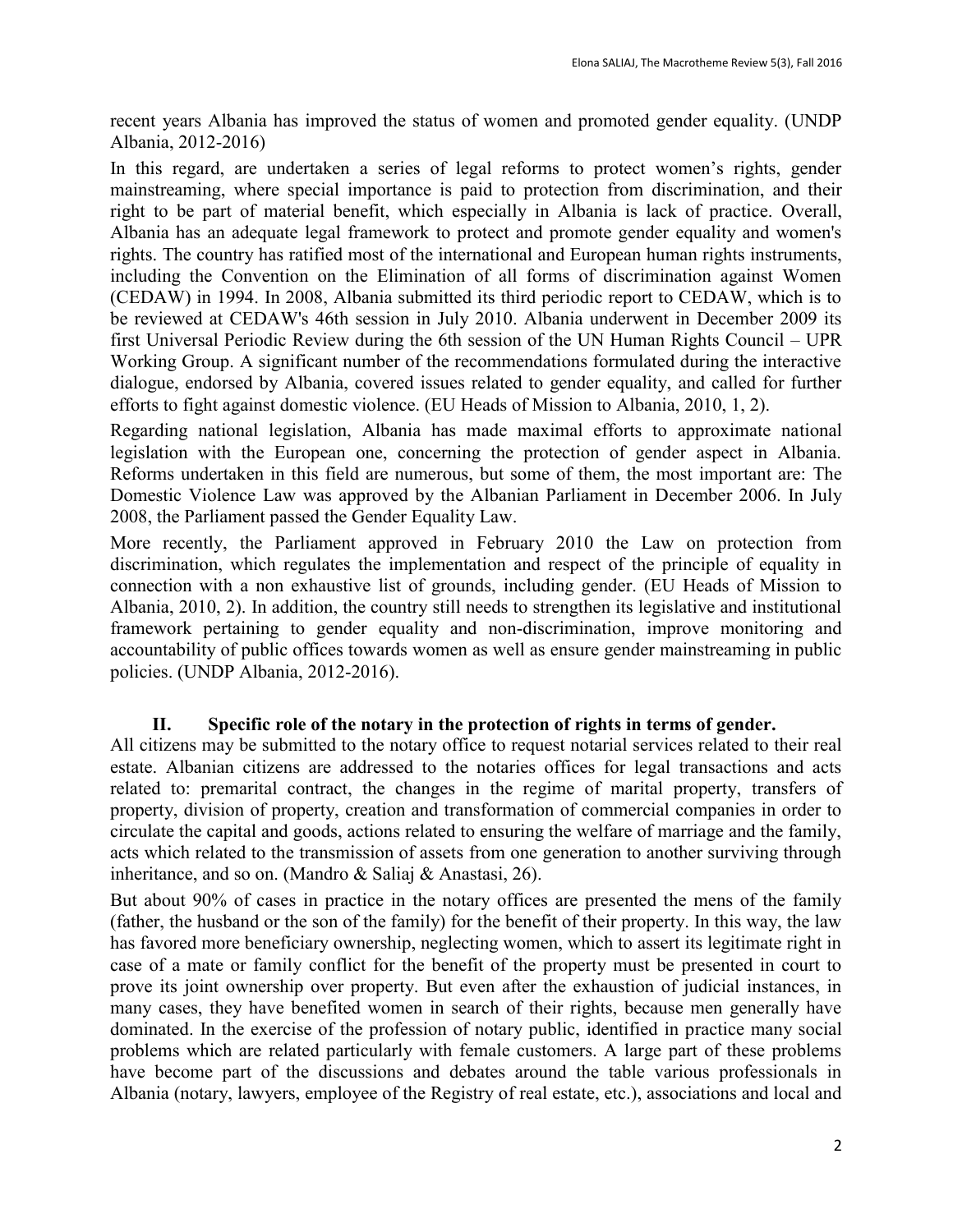international organizations, they have triggered the changes and reforms encouraging other legal, for the protection of their rights. In this aspect, the notary is a public juridic person, which plays a special role not only in editing legal and professional to the notarial act required by the parties, but in particular has an important role in the editing the notarial act according to the request of the parties, their free will, finding the correct relevant legal basis, but also to preserve the balance between the rights that belong to one party against liabilities pending on the other side. The Notary is a legal person responsible which the law has given the right to regulate and balance such reports, to be sensitive towards the prohibition of such phenomena that affect or undermine gender mainstreaming as: preventing the commission of an act which is stimulant, acts of fraud, actions by which one party tendency aggravated liability to the other party, or in operations that tendency seek to exclude from a series of rights material benefits in terms of women, ect. Based on practice, the latter, constitute the dominant cases in notarial activities, which are worth discussing and prevented through legal provisions, but also through legal consultation that the notaries give. A special role in the public service, plays notary service where with prior advice about current legislation or the legal consequences that may come from the editing of a notary act, helps gender integration, but also orients the classes that are unaware of the law (mostly women) for all the legal consequences that could arise from legal action that they seek to do.

## **III. Problems in practice which are related to the protection of rights in terms of gender recorded in notary offices**

In practice there are many problems which inhibit the consistently mainstreaming gender in Albanian society. The problems, in their majority part, distribute three aspects, which constitute the main obstacles to slow or avoid the mainstreaming of women in Albania.

Firstly: The lack of substantive and procedural provisions for handling clearly gender mainstreaming. Deficiency observed between substantive and procedural law. There is no coherence between them. Even when there are both, again the procedural law is not explicit and not intelligible enough to be binding and enforceable. Based on this fact, as a concrete example referring to the law on registration of real estate, no. 33/2012 "*For the registration of real estate",* that in the quality of procedural law where employees of the respective offices of registration of real estate refer, only in 2012 (the year when came a new law for registration of real estate), predicted a new legal provision, namely article 41/2, which provides: "If the property, object of the property transfer contract, made in favor of physical person who in the registration of civil status have the status of married, is an asset acquired during the marriage, in accordance with Article 76 of the Family Code, the registration in the relevant section of the files becomes jointly owned property of both spouses". The article 76 of family code provides that: "The property of spouses presumed as common, unless one spouse proves its personal character". This legal provision has been evident in our country from 2003, but remained passive provision, not applicable by the fact that in special law the one of registration of property, was not provided the concrete processed how the real estate registered in the relevant property files. In this way, the right to benefit from this provision as a presumed common asset, it should require only through the cort. Even though the law for the registration of real estate has provided a important legal provision, which was delayed in time, still it is incomplete in its practical implementation, because this law has the power to apply to all assets that are acquired from the period 2012 onwards (the year in which appear the law), without mentioning and unregulated the property rights that they are obtained before the issuance of the law and now they figure in the registration office of real estate. So in this law is not been determined and provided a transitional provision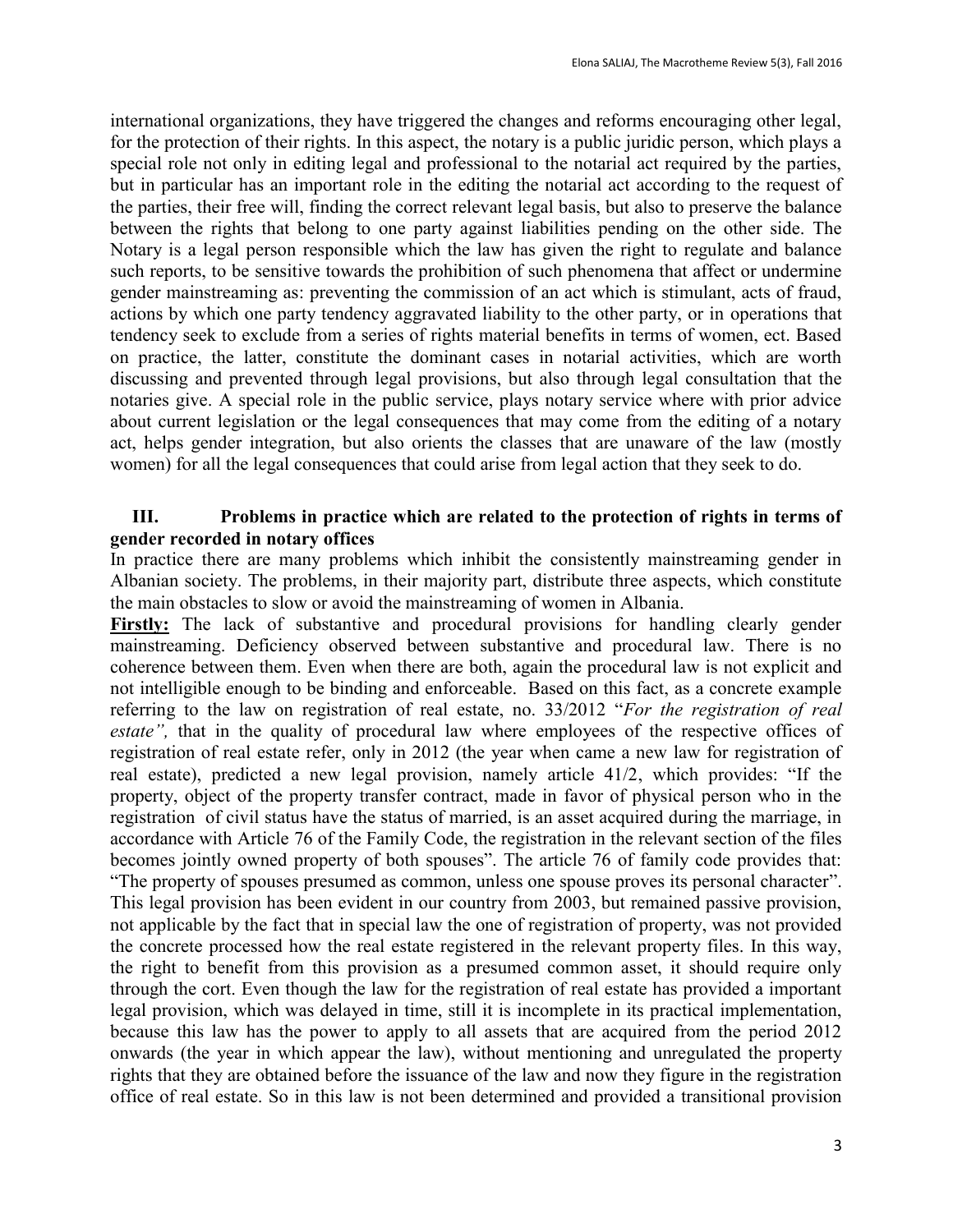which predict what to do with assets that now appear registered in the registration office of real estate, only owned by one spouse. This law has no retroactive effect, therefore remains incomplete in its implementation, for the fact that the majority of the assets are now registered only in the property of one spouse.

In a case from the practice,<sup>1</sup> the espouse, citizen  $\mathbf{A}$ , seeking to be recognize as co-owner property of an apartment signed and register in the registration office of real estate on behalf of her husband. In the absence of a precise legal specification for this case, the only way to acquire ownership was through her husband transaction (sale or donation of 1/2 share of ownership). She remained presumed and can not be registered as co-owner to the property because of lack of procedural law, although "de jure" she was presumed as co-owner, but "de facto" was not registered in the certificate for proof of ownership. In this way, citizen **A**., unable to pay the transaction fee (because it would have to pay sales tax and notary costs) did not do the relevant notary act.

Other problems which where identified in practice due to the lack of relevant legal regulation where the property is registered only in the name of the spouse (although acquiring during the marriage), is when the spose dies and the corresponding certificate of inheritance opened. Certificate of inheritance, which opened for all decedent's assets, recorded in the respective in the registration office of real estate, which records sharedequally among the inheritors of the immovable of the decedent's property. In this way, the deduction is not part of the property 1/2 of the presumed wife (or husband), as property acquired during marriage. That is not stated in the procedural legislation or in the relevant guidelines and orders on which works the registration office of real estate. This brings in loss of the co-owner of the wife (presumed co-owner due to the marriage) because the husband died and the property is registered as individual property in his behalf. This is a problem that continues to be of concern to all immovable properties which are registered in the name of one spouse (property which are obtained during marriage, where the other spouse is presumed co-owner).

*In this way*, in a case from practice to benefit from the certificate of inheritance, demanded her co-owner rights as presumed co-owner 1/2 part of the property through the Court, which costs more time and was expensive.

**Secondly:** the administration public problem/state or private, which has the opportunity to implement correctly the law that effects aspects of property rights, but the lack of relevant training and their backward mentality (especially in districts and rural area, but also in Tirana), does not contribute in the implementation of the law, which is clearly expressed in the legal integration, or in other cases they find the wrong way to apply it. Often the administration of public institutions/state or private which serves to different citizens, play a dominant role in the treatment and promotion of specific cases in order to improve gender integration. The administration offices of registration of real estate are specific case which through their service can help in the protections of women's rights.

In registration office of real estate desk, but also in all other institutions of public administration/ state or private (as: office of civil status, notary, lawyer, court, etc.), the biggest part that seeking for services, are of male's gender. In this way, the female's gender, being outnumbered requiring such services, but also because of hesitation and reluctance to confront for the first time with

 $\ddot{\phantom{a}}$  $1$  All practical cases outlined in this paper are taken from the notarial practice of Elona Saliaj office, with address in Fier.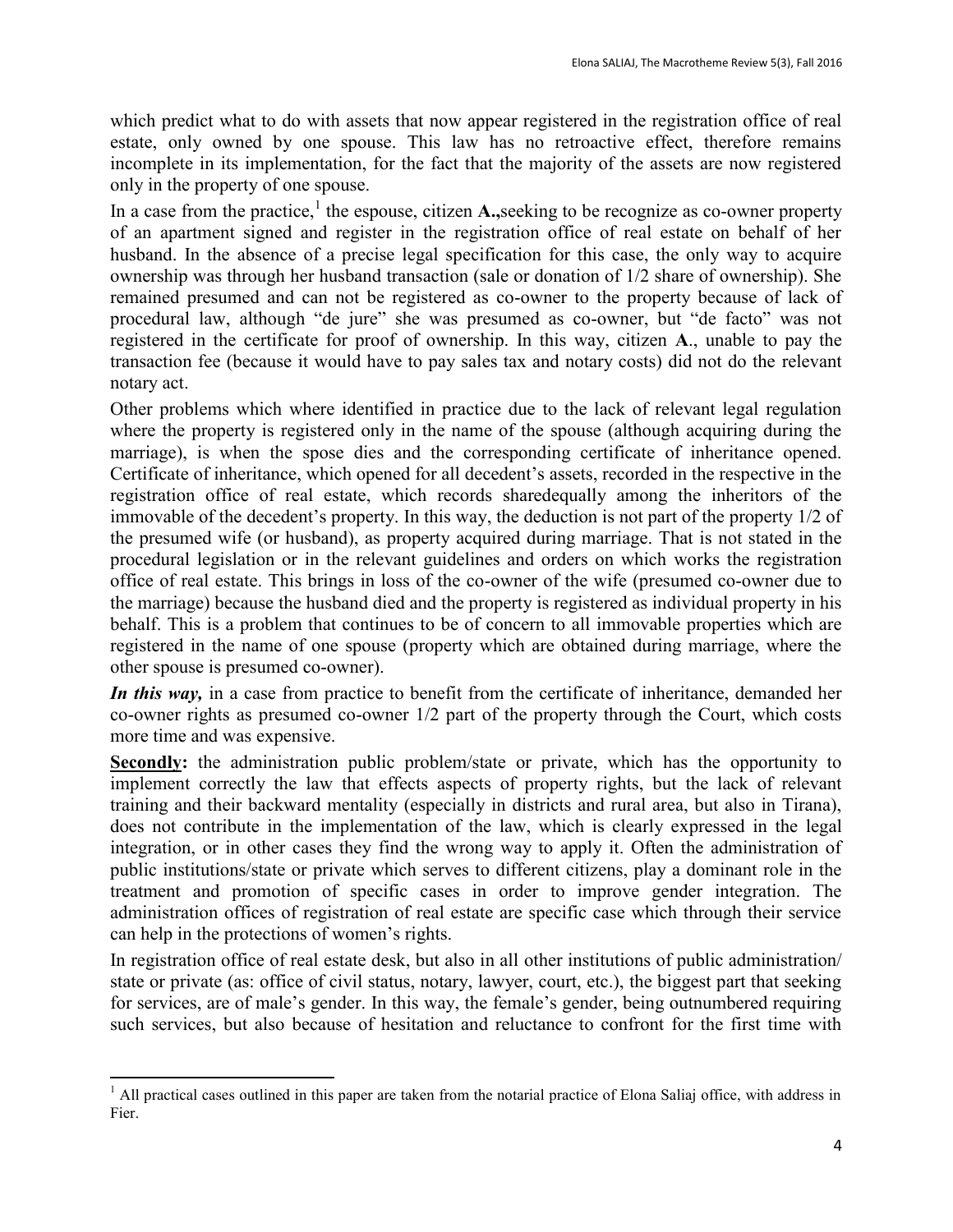these institutions, being uninformed about which concrete action should seek, neglected and stumble in pursuit of the right to require the administration by employees.

In many institutions of registration office of real estate, is not applicable the Article 41/2 of the law to the registration of the property. So this last, does not require the acquiring party of property related to the family certificate, in order to identify as well as co-owner the wife. So, still in the registration office of real estate in Tirana, but also some registration office of real estate in district, in some desks, employees do not implement the above-mentioned law on the ground that his wife has not signed the contract ossale; therefore it does not have an ownership of the property. It is evident that this has not been just about lack of knowledge of law, which for this case is clearly enough, but has to do with the conviction of their own, where training in which I was present, related with the same problem, they did not accept the legal fact that the wife of the acquiring part, although not present at the signing contract is presumed as co-owner, presumption which should be recorded in the documents of ownership.

There where also cases from practice where the state administration is untrained and prevents the development trend of gender integration are employees of civil status offices. Practical cases recorded especially when marriages or other forms of legal cohabitation, marriage contract, etc. In a case of practice, a woman with Greek citizenship with an Albanian man, asked to sign a cohabitation contract in the Notary office, according to specifications which they set out in their own free will and complete. After signing the relevant agreement, a copy of it, the parties wanted to register in the Office of civil status, where the cohabitant was registered. Officer registrar refuses registration of the contract on the grounds that they do not have instructions for filling such a contract (which says it is the first time that faced like this case) and the only contract that she recognizes and implements is only celebration, marriage. She insisted on the parties that they do celebration, in order to be called married. According to her, the act that was signed was not valid, stating also that the notary had defrauded and had served an act that would not serve. One such flagrant case is an acute lack, not only of the concrete predictions and detailed of Albanian legislation and his procedural practices (relevant guidelines), but also an ignorance of employees of relevant administration especially in the office of civil status. The employee of the civil registry office, argued that there she never encountered such a contract and had no specific guidance on how to proceed regarding there to, although it was a contract provided and recognized by the Albanian legislation, respectively in the Family Code of the Republic of Albania, Article 163-164 "Coexistence". But for the agent of the civil status it was the first time she listened about it and did not know how to act. In family and personal certificates to citizens, issued by the Registrar's office in Albania, there is no section regarding the marital property regime, where to qualify the form of the marital regime, or in this case to be presented the relevant agreement of coexistence. The contract of coexistence was accepted and registered in the registration office of civil status Greece, where it was issued a legal document where was recorded respective contracts, while it is not yet agreed to be deposited as an act in the office of civil status in Albania, for lack of appropriate procedures and guidelines.

In a case from practice, citizen *D.,* appear to sign a mortgage contract of an apartment, for getting a bank loan for her husband. The apartment that the parties will put on mortgage it was the only property that the parties had in owned. This apartment was benefit during the marriage and was registered only on behalf of the husband. After the discussion that Notary had face to face with the wife, the notary understood that she did not have the free will to put this property on mortgage, because it was the only property that the couple had. But according to her, she had accepted the presser of her husband for signing the contract, since she did not have part on the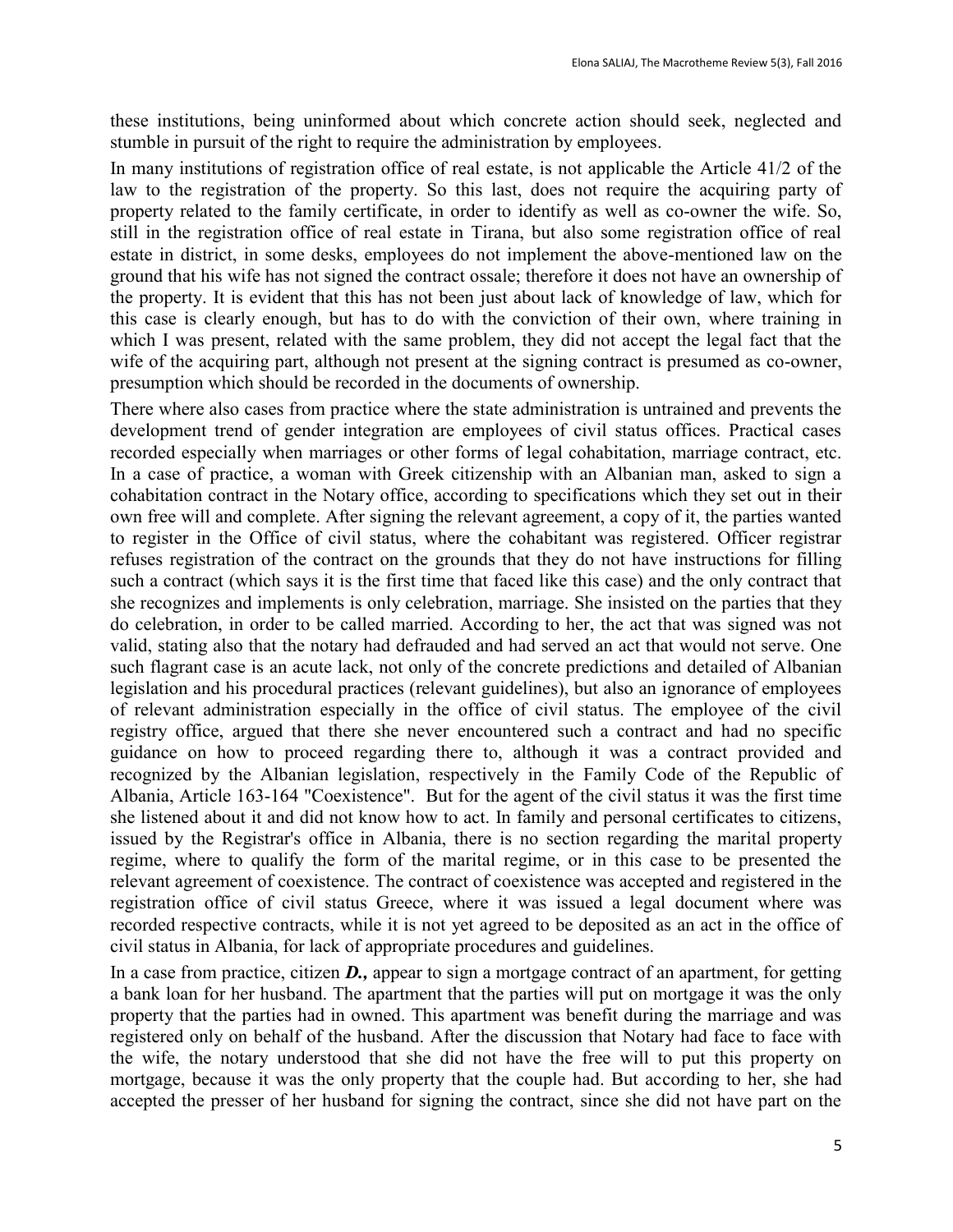property, because in the certificate of the property it was register exclusively in the name of her husband. After the notary heard, i understood that she was unaware of the law, and also was forced to sign the contract out of her real will. The notary explained to her that she was owner of that property as same as her husband, because that was a property owned during the marriage. Even if in the property documents was not included her name, she is presumed as co-owner on that immovable property. In this case, if she wanted, was absolutely right not to sign the relevant contract. Without her signature, the apartment will not put on mortgage, because was requested the consent of both co-owners. After this, the women refused to sign the relevant contract and the property was not put on mortgage.

In the case of transaction of immovable property in practice, when the purchasing party is with married status, often they request to the respective spouses to sign the sales contract of immovable property, where is specified a declaration from their side where they will free will require that this property to be register only in the name of one of the spouses, because the monetary value is the reason of their work. A declaration like this, is decided in the contract of sales and is registered the property only in the name of one spouse. But this declaration and this form of declaration is against the law. It affects the right of the co-owner to profit from the property. A thing like this is not allowed to be accepted by the notaries, because it is against the law. In case the parties want to change the regime of marriage property thay have to change the regime marriage property that they have to do only through a common agreement, contract for changing the marriage regime of property.

**Thirdly:** Negligence of citizens and to the female to request their rights. This happened because of the financial incapacity but also from the institutional bureaucracy, which for female are always difficult to follow.

*Case from practice,* citizen **E.,** seeking for information to see the juridical status to an immovable property which was register in the name of her spouse, but was benefit during the marriage. Employees of registration office of real estate refuse to provide such information on the ground that in the property's certificate appears register only one person. She needs to prove her right, to seek from the court the registration as co-owner of the property and than to oblige the registration office of real estate to register her as co-owner in that certificate. Seeing the difficulties encountered and the monetary costs that had to spend to achieve such a service, she gave up looking for her rights to be recognized on a real co-owner which was presumed so.

### **IV. Conclusions**

From all the above exposition, it is shown that Albania is one of the countries which aim to improve legislation on the protection of the rights of women and gender mainstreaming. Domestic organizations and foreign issued a continuous work in raising awareness of women in this respect, in the awareness of employees of public institutions, state and private, but also in promoting different legal reforms for improving the protection of gender mainstreaming, including the benefit of real estate. Case from the practice*,* obvious problem is the renunciation of the right of inheritance to the notary statement. Such statement, where declaring for the waiver of the right to the benefit of the decadents when the heir died, is made by female of the family (mother, sister, wife and daughter). Often, they are unaware that such statement, waive any right on the immovable property who would benefit from the certificate of inheritance. If giving up from the right of inheritance they loose any opportunity to benefit from the decedent's assets. Convinced that the property of the decadent belongs to the male of the family, with free will they